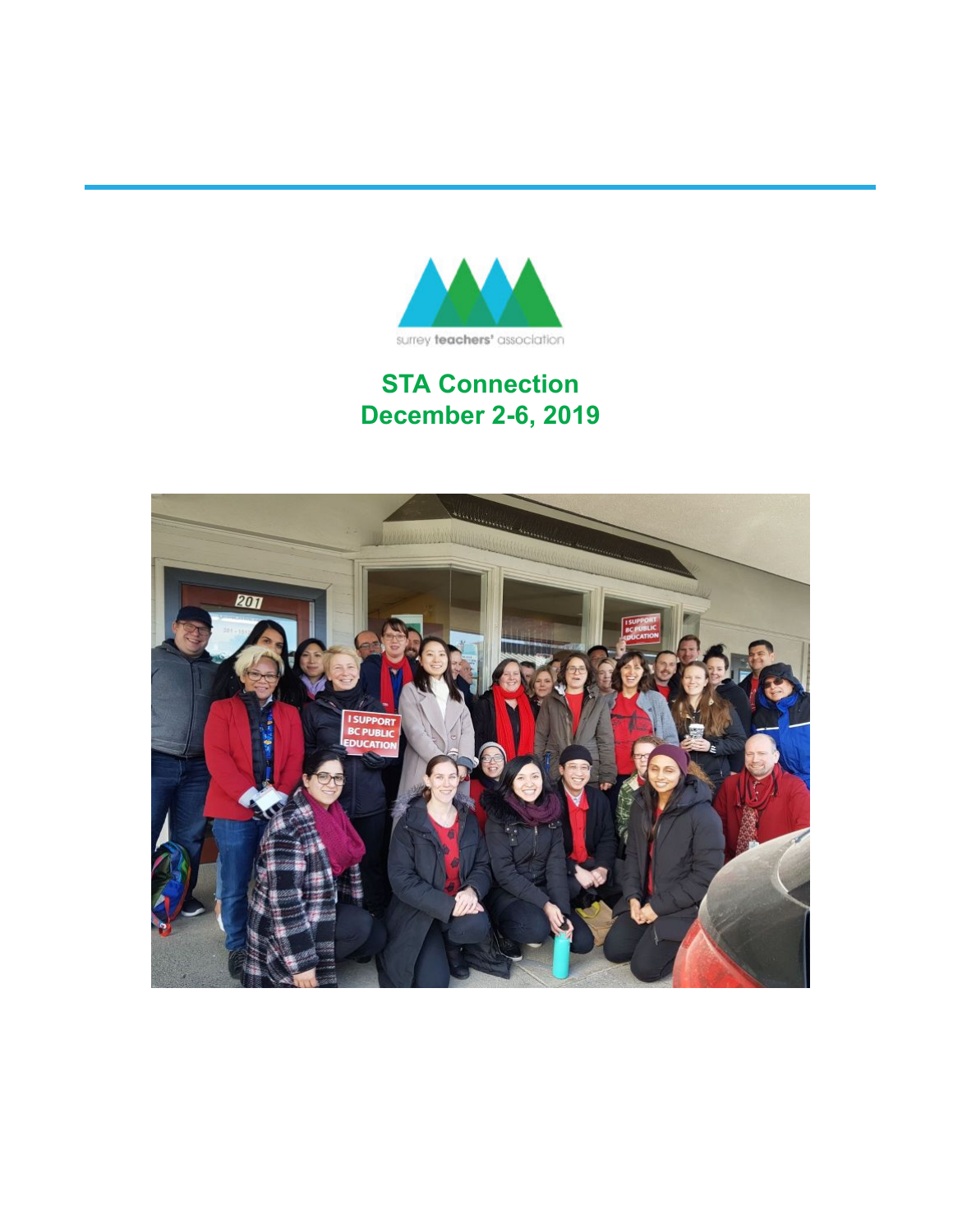

#### **#RedforBCED spirit around Surrey!**

Last week at least two schools have held "walk-ins" where the teachers gathered outside the school before walking in together in the morning. This action shows solidarity and organization as we face our bargaining challenges, and lets parents know things are not "business as usual!" If your school organizes a walk-in this week please post your pictures on Facebook, Twitter, and Instagram using the hashtag #RedforBCED and/ or send us photos/videos, so we can help circulate these on social media.

Other schools have purchased matching buttons or t-shirts, taken pictures as a group on "wearing red Wednesdays," and other actions. Keep up the efforts, everyone!



- December 2: Pro-D Committee
- December 4: **IST [Union Orientation](https://surreyteachers.us20.list-manage.com/track/click?u=37ec644ae87e34b54b3912660&id=01568df225&e=7261da6bdb)**
- December 5: Members of Colour **Committee**
- December 5: LGBTQ+ Committee meeting
- [December 6: Gender-Based Violence](https://surreyteachers.us20.list-manage.com/track/click?u=37ec644ae87e34b54b3912660&id=36fffef3fc&e=7261da6bdb) **Workshop**
- December 6: Status of Women Dinner Meeting @ Taste of Punjab
- December 6: Candlelight Vigil 6 pm @ Holland Park  $-30^{th}$  anniversary of Montreal Massacre.
- December 10: Executive Committee
- December 11: Health and Safety **Committee**
- December 11: Surrey School Board Meeting 7 pm @ DEC
- December 18: STARA Meeting @ **Eaglequest**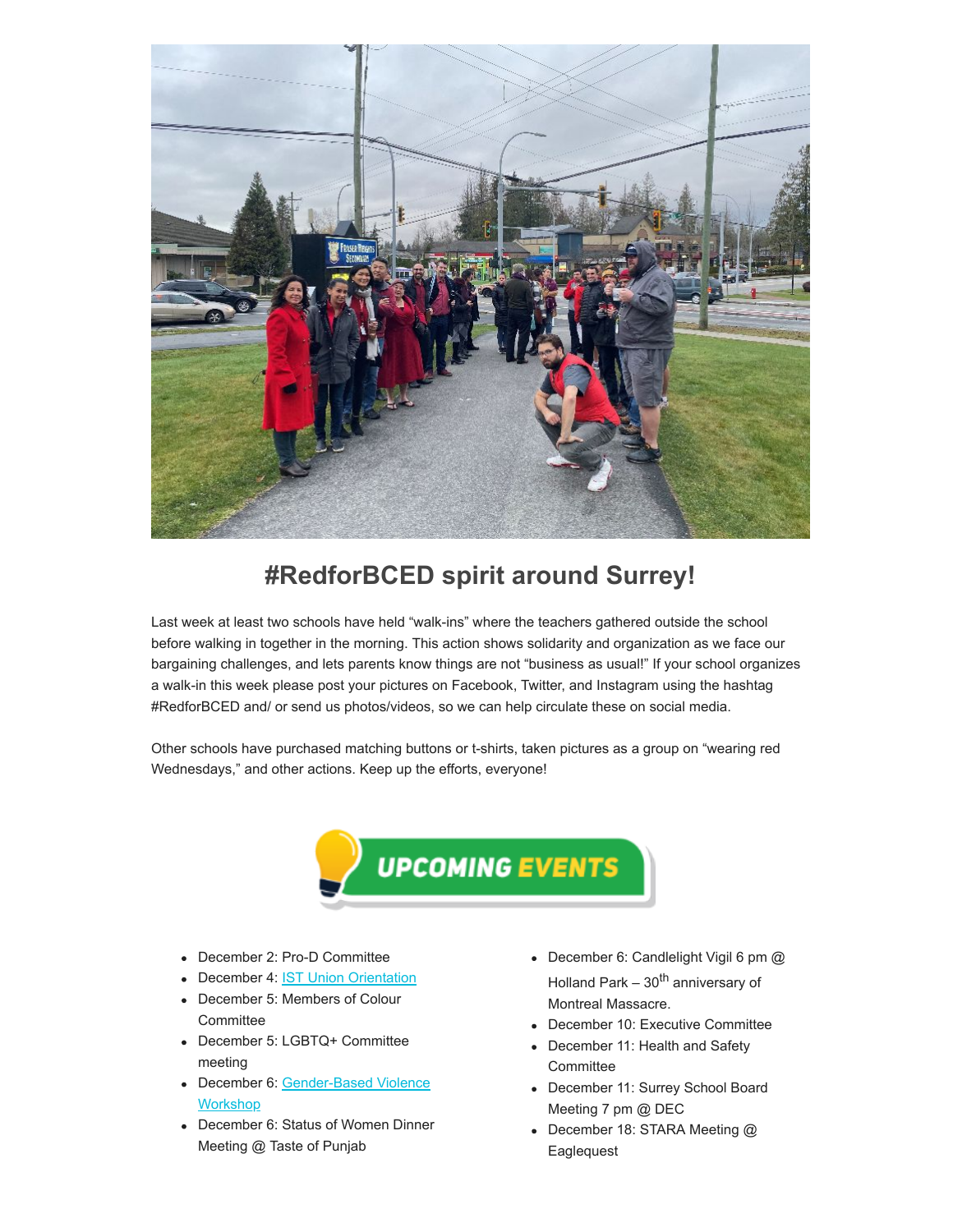### **Bargaining Update On The Portal - Check It Out!**

BCTF members can sign in to the secure portal on the BCTF website at **botf.ca/mybctf** access the update on bargaining that was posted there last Thursday. There is news from the special RA that happened in Victoria last weekend, news about further meetings with the mediator, and about future plans for considering a strike vote. Please check the portal. We will not post bargaining updates here as this is not a private message to members only.



#### **Final STARA of 2019!**

The final STARA Meeting of 2019 will be held on Wednesday, December 18 at Eaglequest Golf Centre starting at 4:00 pm. As a thank you to our reps for all the hard work they do, there will be a social event and snacks following the meeting. All members are welcome to attend the STARA meeting, though only members of STARA have a vote. If you require childcare for this meeting, please email Stacy at [repsupport@surreyteachers.org](https://surreyteachers.us20.list-manage.com/track/click?u=37ec644ae87e34b54b3912660&id=0bf22cde4c&e=7261da6bdb) prior to December 6, 2019 to make arrangements.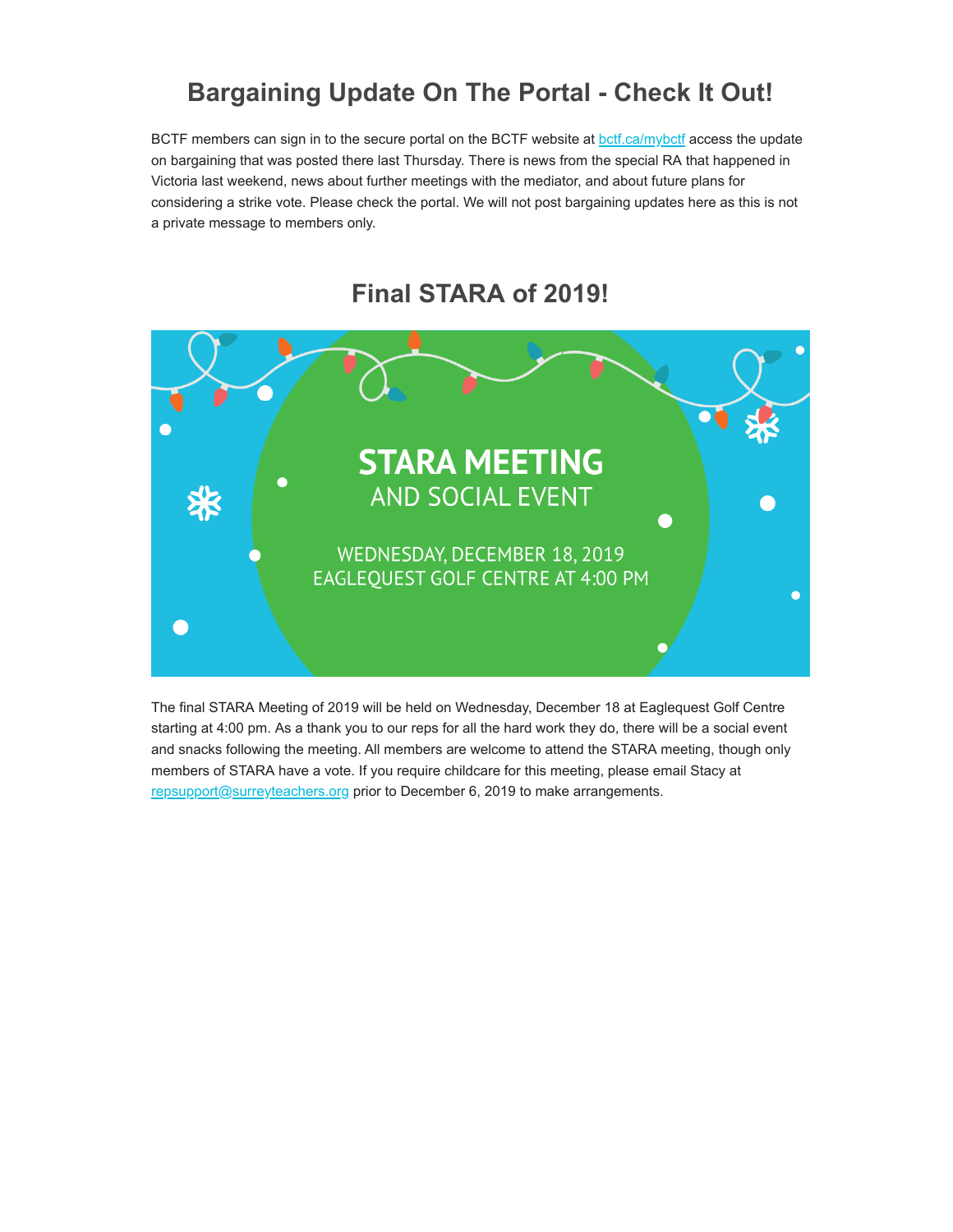On the 30th Anniversary of the 1989 Montreal massacre and the National Day of Remembrance and Action on Violence Against Women

# **End Violence Against Women 9th Annual Candlelight Vigil**

## **FRIDAY DECEMBER 6TH, 2019** 6:00 - 7:00 PM **HOLLAND PARK, SURREY, BC**



PLEASE BRING AN ITEM TO DONATE TO LOCAL WOMEN'S ORGANIZATIONS

Free . Open to all . Wheelchair accessible . Organized by the Public Service Alliance of Canada West Fraser Valley Area Council and New Westminster & District Labour Council. For more information contact Susie Blyth, sockeyesushi@yahoo.ca or Janet Andrews, nwdlc@shawcable.com

It is sure hard to believe it has been thirty years since the horrific massacre of women engineering students in the Montreal Polytechnic, December 6, 1989. Please join us at the vigil in Holland Park in commemoration.

### **2020 BCTF Women's Institute**

The third annual BCTF Women's Institute will be held in Richmond on February 13 - 15, 2020. Each Local has been asked to send one member, who identifies as a woman, to this conference. Last week, Christy Van Ieperen was drawn to represent Surrey.

In addition, the BCTF Executive Committee will select 20 additional delegates. **Preference will be given**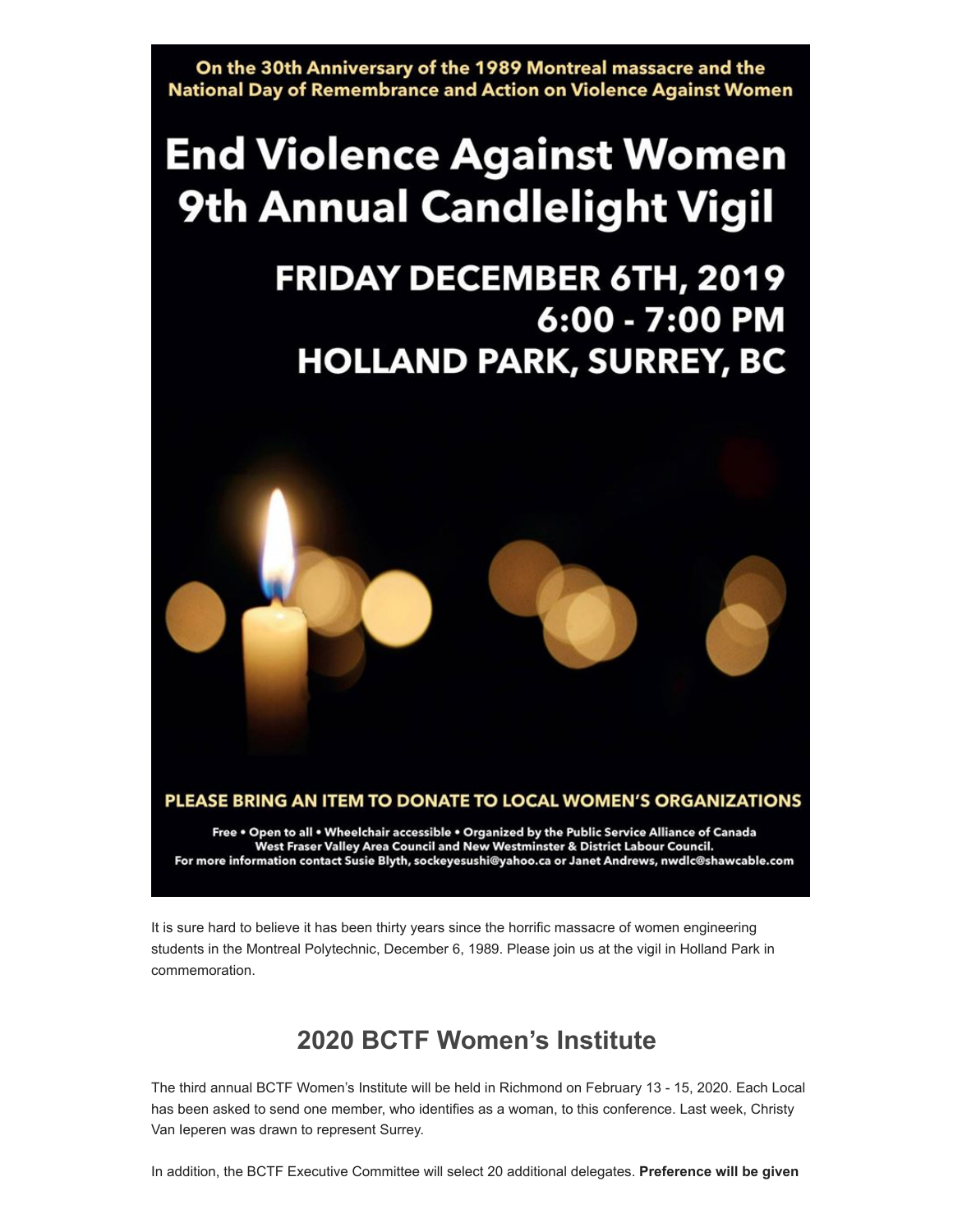**to those who, in addition to identifying as women, are members of other equity-seeking groups and who did not attend the 2018 or 2019 Women's Institutes.** The posting can be found [here.](https://surreyteachers.us20.list-manage.com/track/click?u=37ec644ae87e34b54b3912660&id=f803910539&e=7261da6bdb) To apply to be one of these additional delegates, please fill out the [curriculum vitae form.](https://surreyteachers.us20.list-manage.com/track/click?u=37ec644ae87e34b54b3912660&id=19c847bd28&e=7261da6bdb)

#### **BCTF New Teachers' Conference**



**The STA will be covering registration fees, mileage and parking for new Surrey teachers to attend the BCTF New Teachers' Conference on Saturday, January 25, 2020 in Richmond. If you'd like to be considered, please email** [reception@surreyteachers.org](mailto:reception@surreyteachers.org) **by 4:00 pm on December 9th. We have received and approved 19 participants so far; we have funds for 23 more! If we receive more names than we have spots, we will be selecting attendees by a random draw.** 

The conference will feature Saylesh Wesley as keynote speaker, a panel of teachers, a wide range of workshop topics, and a resource fair displaying teaching material and more. Most of all, this event is an opportunity to network with teachers coming from all over the province and make some new lifelong friendships. The registration fee includes a welcoming reception in the evening before the conference as well as breakfast, lunch, and refreshments.

The conference is specifically designed to serve teachers who have been teaching for five years or less, it is also open to teachers who have come back to the classroom after a leave or who changed district and\or workload. Student teachers are encouraged to attend.

#### **School Visits**

We are working hard at the STA to provide up-to-date information about bargaining. We organized two information sessions after school in November, and we have been visiting many schools at lunch hours to discuss it all! We have visited 51 schools so far; reps: if your staff would like a visit from a table officer please contact our new Rep Support staff person, Stacy Johnson at [repsupport@surreyteachers.org](https://surreyteachers.us20.list-manage.com/track/click?u=37ec644ae87e34b54b3912660&id=419875244b&e=7261da6bdb) to arrange.

### **Update on Drinking Water in Schools**

Updated response from District concerning drinking water sources at all public schools in Surrey – from District Health & Safety Manager, Mary Campbell:

*"Drinking water at all public schools in Surrey is safe, and regularly tested to ensure it is lower than Health Canada's recommended lead limit of 5 parts per billion (ppb).*

*Interested staff and parents can be guided to this [website link.](https://surreyteachers.us20.list-manage.com/track/click?u=37ec644ae87e34b54b3912660&id=678b05e73b&e=7261da6bdb)"*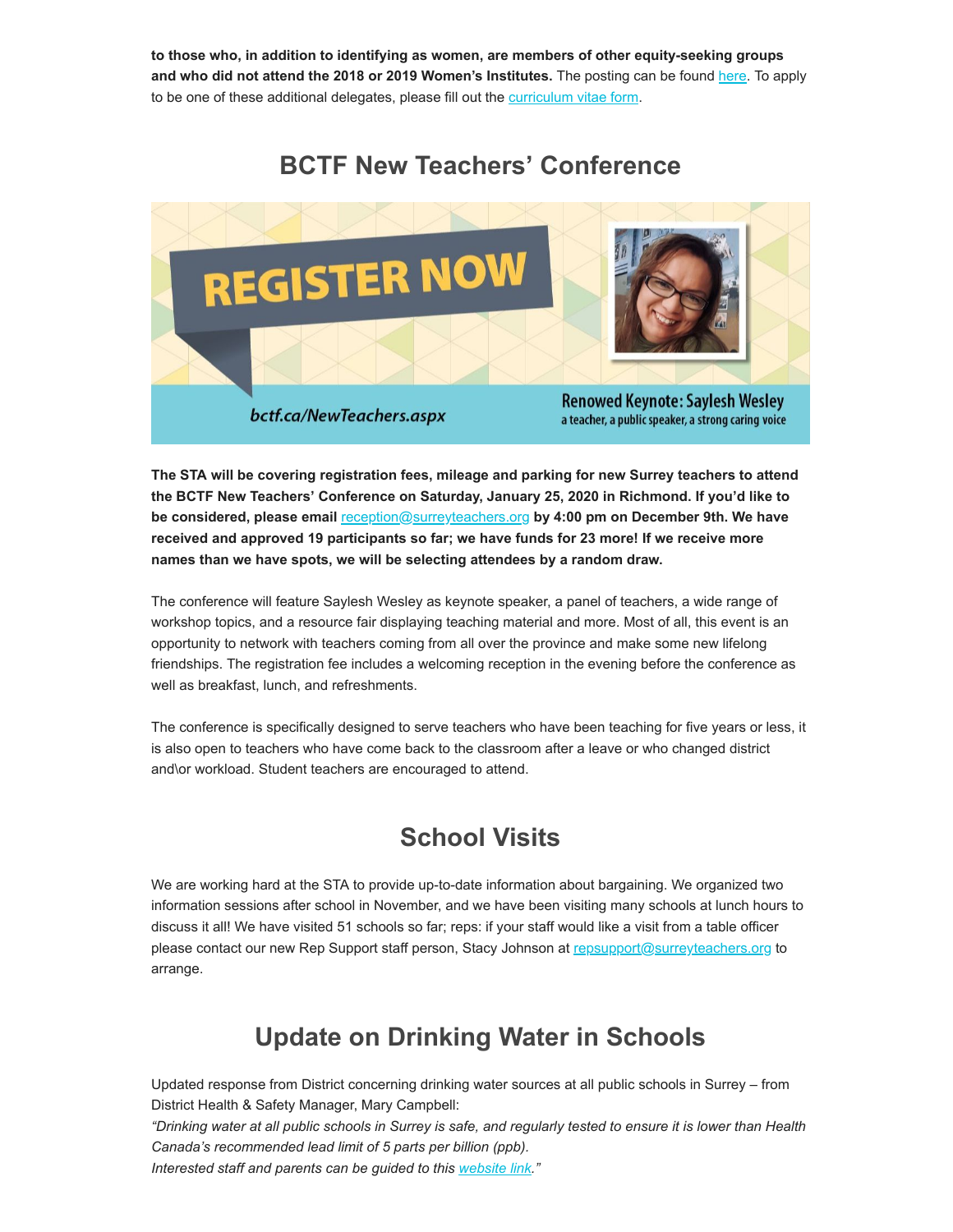### **Opportunity for Members: BCTF Assistant Director**

There is an opening for a full-time continuing position of Assistant Director in the Field Service Division at the BCTF. **The deadline for applications is 5:00 pm, December 6, 2019**. The full posting can be found on the **[Employment Opportunities page](https://surreyteachers.us20.list-manage.com/track/click?u=37ec644ae87e34b54b3912660&id=a635fe952a&e=7261da6bdb)**.

#### **BCTF Advantage**

#### **SAVE ON A GAME!**

#### **Vancouver Canucks**

The Vancouver Canucks are proud to present our 1st Annual Educator's Night! On March 18 2020, enjoy your day off at Rogers Arena as the Vancouver Canucks host the Tampa Bay Lightning at 7PM!

All teachers, administrators, school staff, BCTF staff and families are invited.

- · Discounted group tickets
- Complimentary hot dog and beer
- · Post game group photo

To purchase tickets, please use the link located in your November 7, 2019 edition of the BCTF Newsletter.



The first ever Educators Night at Rogers Arena will be taking place on March 18, 2020. Due to popular demand, the Vancouver Canucks organization have released additional tickets for this event, where the Vancouver Canucks of the National Hockey League will be playing the Tampa Bay Lightning. The event will be held during Spring Break in most school districts, after the Annual General Meeting which ends March 17.

**To purchase tickets, please use the link located in the November 7 edition of the BCTF Newsletter, or email** [communications@surreyteachers.org](https://surreyteachers.us20.list-manage.com/track/click?u=37ec644ae87e34b54b3912660&id=6f4b53f6aa&e=7261da6bdb)

Please check out **botf.ca/advantage** for more offers including upcoming Black Friday deals from vendors such as Dell Computers & Telus Mobility.

#### **Seeds of Social Justice: Spotlight on Status of**